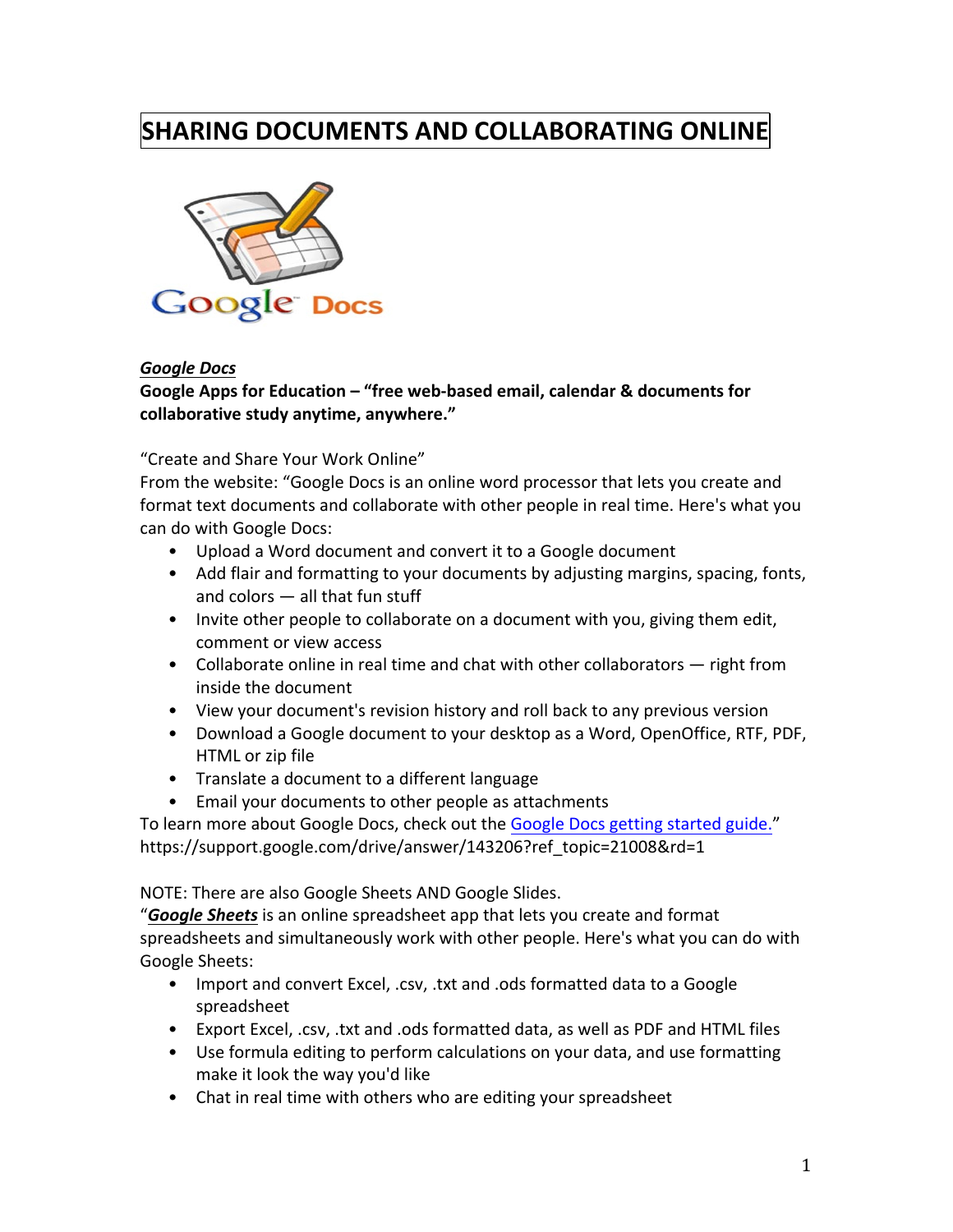- Create charts with your data
- Embed a spreadsheet or individual sheets of your spreadsheet on your blog or!website

For more information about Google spreadsheets, check out the Google Sheets getting started guide."

https://support.google.com/drive/answer/140784?ref\_topic=20322&rd=1

"**Google Slides** is an online presentations app that allows you to show off your work in a visual way. Here's what you can do with Google Slides:

- Create and edit presentations
- Edit a presentation with friends or coworkers, and share it with others effortlessly
- Import .pptx and .pps files and convert them to Google presentations
- Download your presentations as a PDF, a PPT, or a .txt file
- Insert images and videos into your presentation
- Publish and embed your presentations in a website

For more information about Google presentations, check out the Google Slides getting started guide."

https://support.google.com/drive/answer/126127?ref\_topic=19431&rd=1

Google docs is free with a Google account.

Google Docs now syncs up with Google+ Hangouts so teams can video conference while editing documents. The screen can be shared both with the video call and a shared document.

#### *Evernote*



#### http://www.evernote.com

"Remember Everything: Evernote apps and products make modern life manageable, by letting you easily collect and find everything that matters."

Cost: Free for individuals. Premium subscription at \$45 per year gives you more file storage and the ability to allow others to edit your notes, an important feature in collaboration.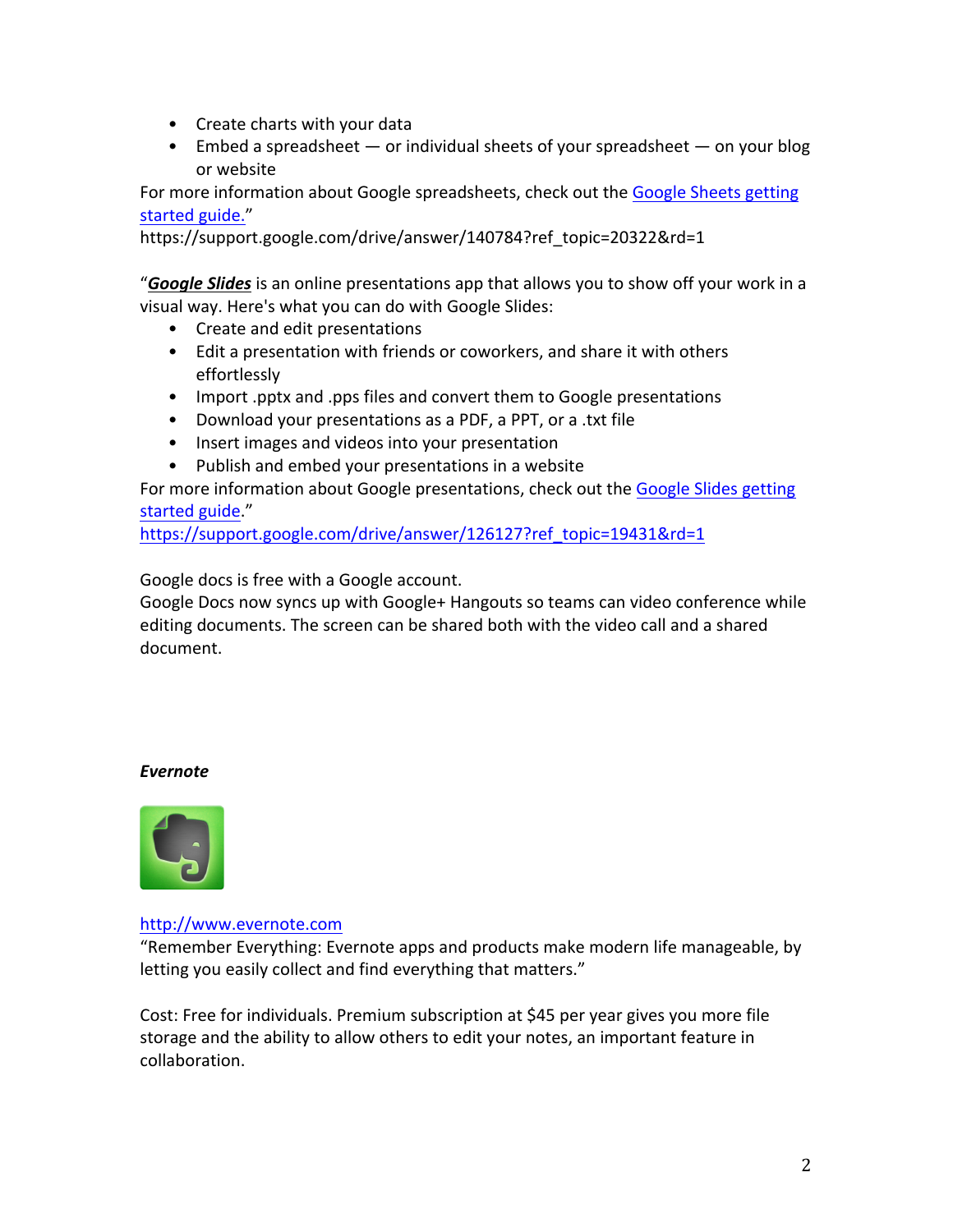## *EduClipper*

"Clip anything, share everything"

Pinterest and Learnist are for general public use, but eduClipper takes the best of both of those tools and puts them together for educators and their students. Make your clipboards public or private. Post videos, documents, links, or upload files. Get great ideas by browsing existing clipboards with no registration, or save those searches and create subject specific clipboards by registering for free.

NOTE: IN THE CLASSROOM: The real difference about eduClipper for educators is the ability to create classes. This makes it easy to create small groups for investigations and have the students post for each other their findings and suggestions. Brainstorming with the entire class with eduClipper allows everyone to contribute and view the brainstorm even when they are not in class.

http://www.educlipper.net

## *Crocodoc!!!!*

### http://www.personal.crocodoc.com

View PDFs, Office Docs & Images

"Review a word document, fill out a PDF form, mark up an image, and more. ...All with Crocodoc, all online, all for free."

Add comments, text boxes, highlights, drawings, and other markups to documents and images

Share and Embed Anywhere – Invite others to collaborate in real-time or embed documents on your website or blog. Upload documents, mark them up online, and share with others. Upload a document and use the easy tools to mark up the document. Comment by creating a point, marking an area, or highlighting text and then adding your comment. Draw using the pen tool with your choice of colors. View annotations along the right side that show document changes. Invite collaborators, share, or download easily. Click on my documents to find your document list quickly and easily. NOTE: This site includes advertising.

IN THE CLASSROOM Several teacher sites suggest monitoring student use. Require students to invite you as a collaborator in order to monitor use in the group. Check district policy about sharing student information including email addresses.

Anything students can do on a single computer, they can do collaboratively using Crocodoc, accessing their work from any online computer. Have students collaborate on revisions and editing exercises using their own writing or drafts you share with them. Share a poem for literature students to analyze and annotate together or a text passage for students to mark key terms and generate a main idea statement as part of reading comprehension exercises in small groups. Have student groups collaborate on sample open-ended test responses for high stakes tests, then compare the group responses on your interactive